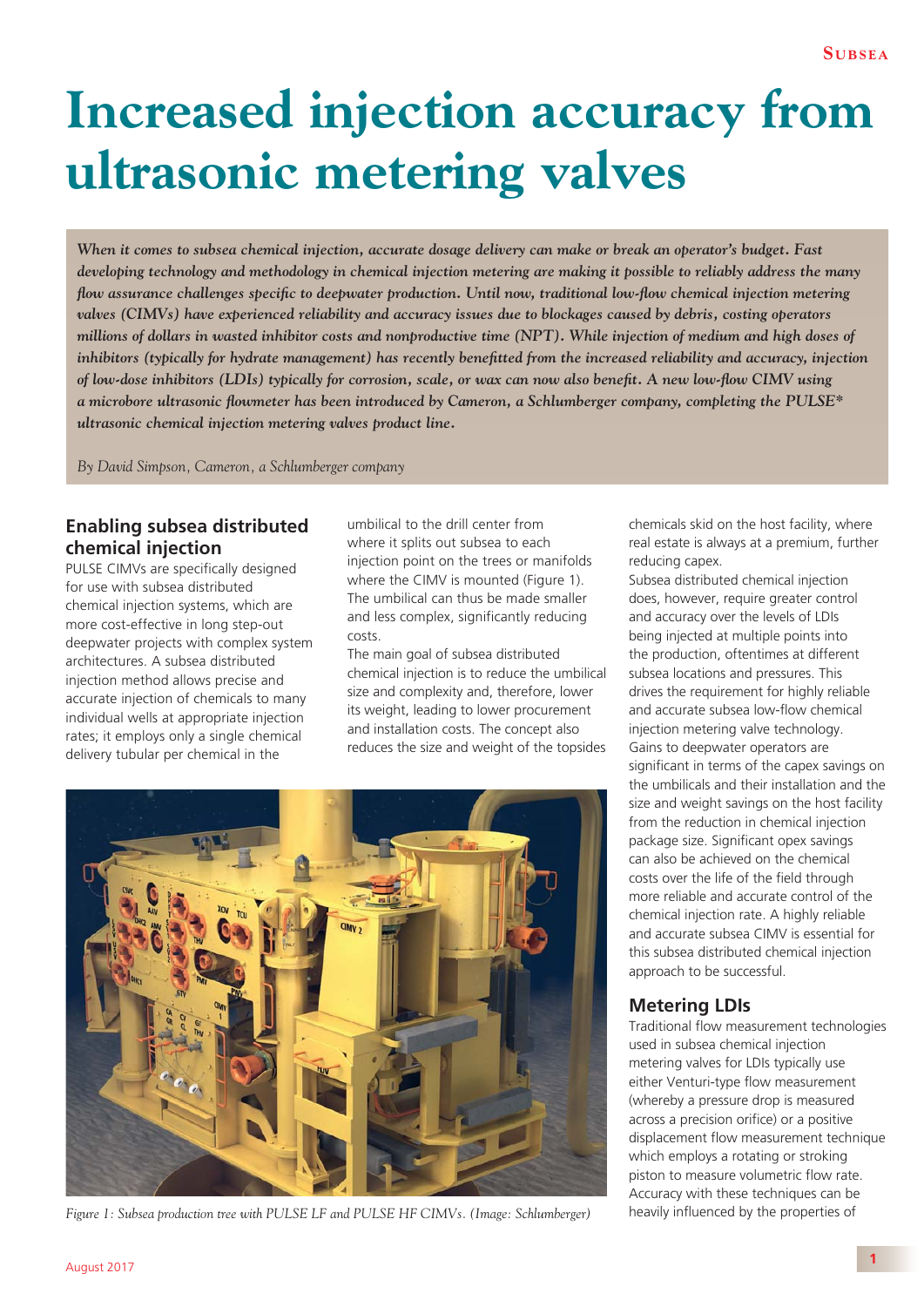#### **S UBSEA**

the injected chemicals, requiring projectspecific chemical calibration during manufacture of these CIMVs. Inaccuracies in flow measurement can also stem from particulate contamination and blockage in the CIMV and from the fact that CIMVs can be engineered years in advance of being put into service (oftentimes with limited knowledge of the chemicals to be injected). A little understood fact is that CIMV system designers are often not provided with critical chemical data, while the CIMV is in the design stage. And then there are operational decisions made to change out injection chemicals used in the field during its life.

These events can render the CIMV as being not properly tailored for the chemicals being used, and ultimately, potential system under performance occurs. Blockage happens because of particulate contamination of chemicals being injected through the CIMV, blocking onboard filters or tightly fitting moving parts or orifices used for flow measurement.

# **Effects of incorrect inhibitor dosage**

Delivering the optimum amount of inhibitor is key. Should this not happen, problematic and costly repercussions can occur, especially in deepwater. Under- or overdosing are often tied to chemical injection flowmeter accuracy, which can be heavily influenced by the flowmeter design and properties of the injected

chemicals. Under injection can result in scale or wax buildup in production strings or pipelines, for example, lowering the production rate. Should the scale or wax exist in the line for an extended period, the well may have to be shut in to undergo a batch treatment, incurring deferred production and intervention costs. In the case of corrosion inhibitors, SURF (subsea, umbilicals, risers, and flowline) facilities may have to be taken offline until failed components are replaced.

Should systematic overdosing occur, significant chemical excess costs can result; not only in the chemical costs themselves, but also in the additional chemical tankage which takes up valuable deck space on the platform. For instance, based on the selection of the CIMV design alone, a company could inadvertently spend more than USD 2 million overinjecting just one well over the life of the field. Also, excess levels of LDIs in the export crude may affect its value at the refinery.

#### **Ultrasonic flow measurement**

The microbore, nonintrusive PULSE LF\* low-flow ultrasonic chemical injection metering valve, for injection rate control of LDIs, offers a highly reliable, debris tolerant CIMV with best-in-class injection rate accuracy. This single, retrievable unit offers an injection range from 0.25 to 600 L/h (achieving a turndown ratio of

2,400:1) with an injection rate accuracy of better than 2% of reading above 2 L/h compared to the industry standard Venturi-type flowmeter that may only deliver accuracy of 5 to 10 percent full scale.

The PULSE LF CIMV was developed following success of the PULSE MF\* medium-flow ultrasonic chemical injection metering valve and PULSE HF\* high-flow ultrasonic chemical injection metering valve (used to inject high volumes of MEG or methanol as part of a hydrate mitigation system). The microbore ultrasonic flowmeter at the heart of the PULSE LE CIMV delivers nonintrusive, debris-tolerant flow measurement (based on the "delta T" time-of-flight measurement technique) with no moving parts, is chemical independent with a very low native pressure drop, and does not require any subsea filtration (Figure 2). Now the PULSE LF ultrasonic flowmeter development addresses the key limitation of present LDI chemical injection technology (sensitivity to blockage) by having the capability to accurately and reliably meter chemical inhibitors without the need for filtration. The turndown ratio of this ultrasonic flowmeter allows one meter to be used across a wide range of injection applications; it is particulate tolerant (contaminated fluid can easily pass through the unrestricted flowmeter tube), provides consistent high accuracy of reading independent of changes in chemical



*Figure 2: Nonintrusive microbore ultrasonic flowmeter used in the PULSE LF CIMV. (Image: Schlumberger)*